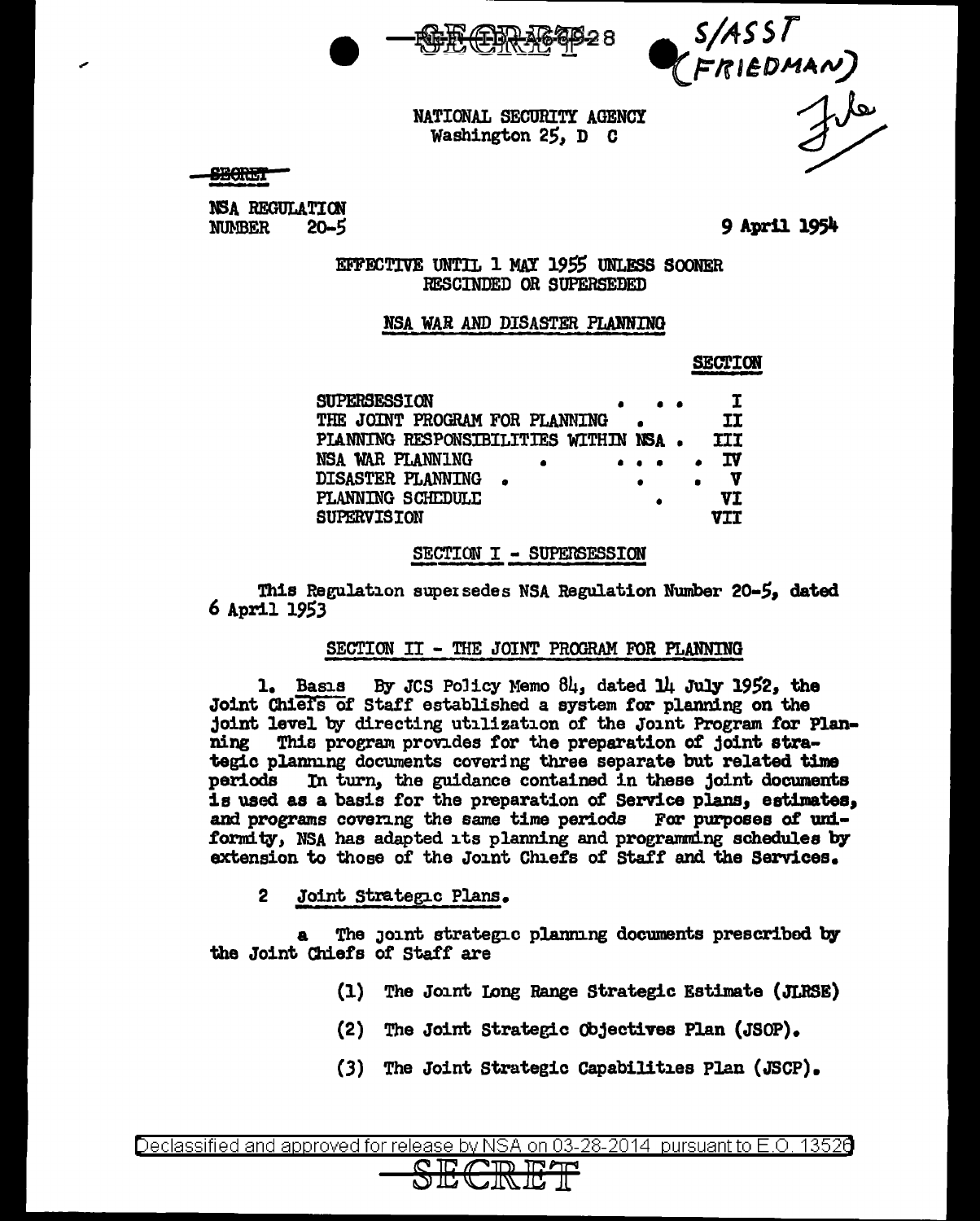

**SBORT** 

NSA REGULATION NO. 20-5<br>
9 April 1954

b. The interrelationships and planning cycles of these documents are illustrated in Appendix A. The scope of these plans is briefly covered in Section IV.

3. Joint Intelligence Flaming. The joint program for planning\_ provides for the preparation, annually, of a joint intelligence estimate for each of the above joint planning documents (JLRSE, JSOP, JSCP). These intelligence estimates are in detail and are intended to serve as a basis for the preparation of the corresponding joint strategic plan. They normally will not include consideration of the deterring effect of organized resistance by friendly forces unless specifically so requested. In the latter case, coordination will be achieved with the strategic planning agency on the same level.

4. Joint Logistic Planning. A joint logistic plan in support of each of the three strategic plans is usually published in the form of a logistic annex. In effect this annex provides guidance for the assignment of necessary logistic responsibilities to the various Services and for coordination of logistics planning between the Serv-:lces.

### SECTION III - PLANMING RESPONSIBILITIES WITHIN NSA

The planning responsibilities of the National Security Agency stem from its assigned missions and functions. The responsibility for planning within NSA culminates in the Director. He delegates over-all supervision of planning activities to the Chief. Plans and Policy Division, who is assisted as required by the chiefs of the other staff divisions and operating elements of the Agency. The assignment of planning responsibilities to the chiefs or staff and operating elements of NSA is included in the NSA Organizational Manual.

### SECTION IV - NSA WAR PLANNING

1. Any comprehensive planning process involves planning in three related, but separate phases. The three most logical phases together with their tenns of reference and theme of development are:

- a. Long-range: requirements
- b. Mill-range: objectives
- c. Short-range: capabilities

The interrelationship and planning cycles of the NSA plans are shown in Appendix B.

SECRET

- 2 -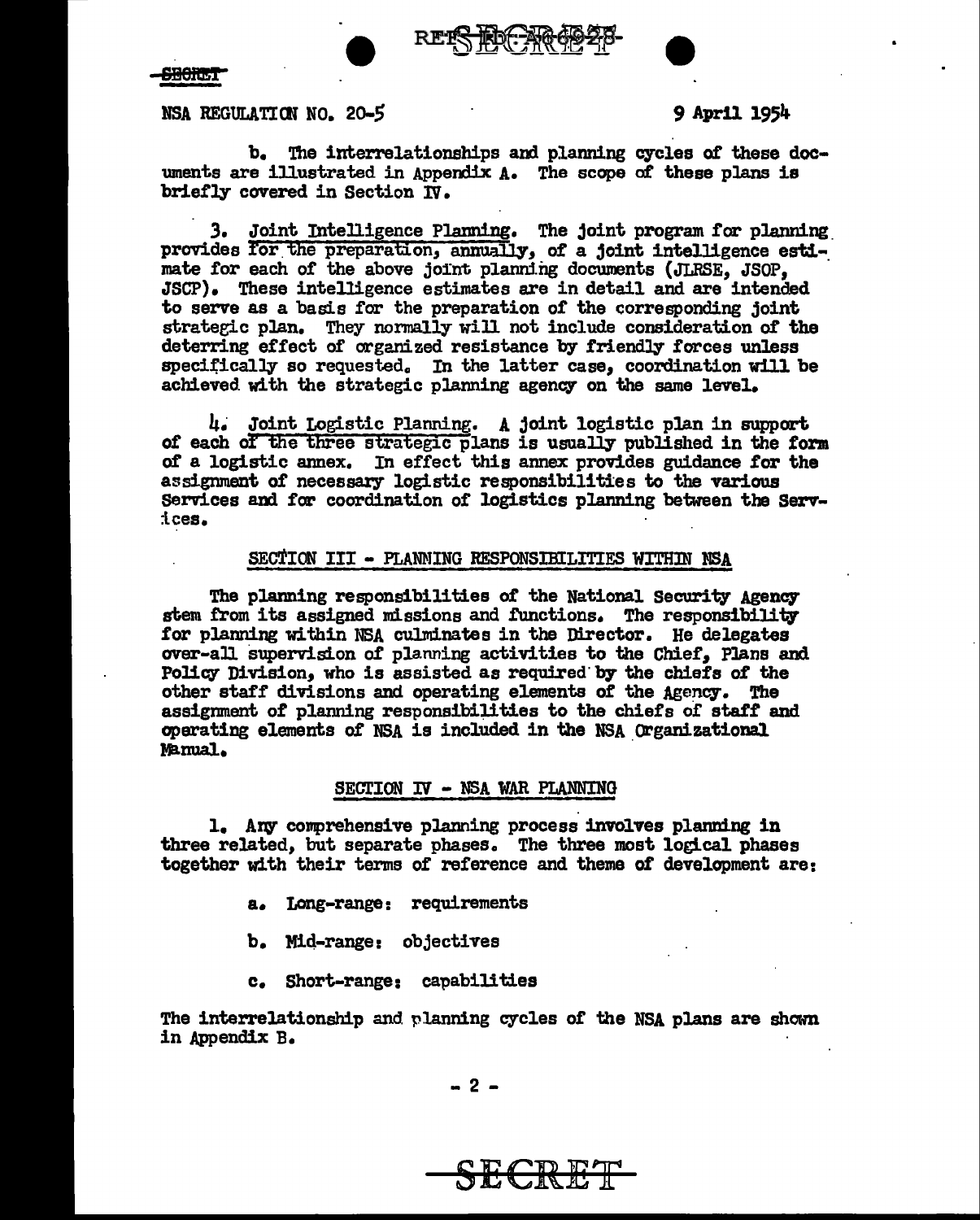

### **SECRET**

# NSA REGULATION NO. 20-5 9 April 1954

2. Long-range Planning. tong-range planning is broad in scope; it forms the basis for long-range development of the Agency; it necessarily presupposes certain goals to be reached by some predetermined future date. To be sound, it must be based on future military requirements. In final form it should state the successive steps to be accomplished in order to satisfy continuing Agency requirements. These in turn furnish guidance for mid-range planning. The document which this planning produces is the NSA Long-Range Plan (NSALRP).

a. Timing. Annual preparation or· revision of the NSALRP is initiated on 1 August, and covers the same period. *ot* time as the JLRSE, i.e., the five-year period starting five 7ears subsequent to the date of dissemination by the Joint Chiefs of Staff. It is published and distributed as soon as possible after dissemination or the JLRSE and in any event not later than 1 February in order to be available for information and guidance purposes in the preparation of the NSA Mid-Range Plan (NSAMRP).

b. Scope. The NSALRP considers the areas and type of pos- sible conflict and develops basic tasks required to support the long-range national strategy. It develops guidance for research and development to provide equipment and materiel whose use would assist and support the military strategy. The plan will also provide guidance for the preparation of long-range programs and budget estimates. The format for the preparation or this plan will.be distributed by the Chief, Plans and Policy Division along with the Basic Plan and the guidance directive.

J. Mid-range Planning. Mid-range plarming establishes objectives stated in terms of strength, facilities, and materiel availability, for an assumed general war commencing on a D-day three years subsequent to the effective date of the plan. It extends through the four fiscal years following this assumed D-<br>day. It must also provide guidance for situations short of general war. Through annual revision, the mid-range plan is used to determine the current status of the Agency with respect to its objectives and thus provides the basis for NSA Primary Programs and the annual budget.

a. Timing. Annual preparation or revision of the NSAMRP is initiated on I May. It is published and distributed as soon as possible after dissemination of the JSOP on 30 June and in any event not later than l November in order to allow initiation of' work on the NSA Primary Programs.

b. Scope. The NSAMRP translates the strategic guidance in the JSOP and the probable future political situation into

SECRET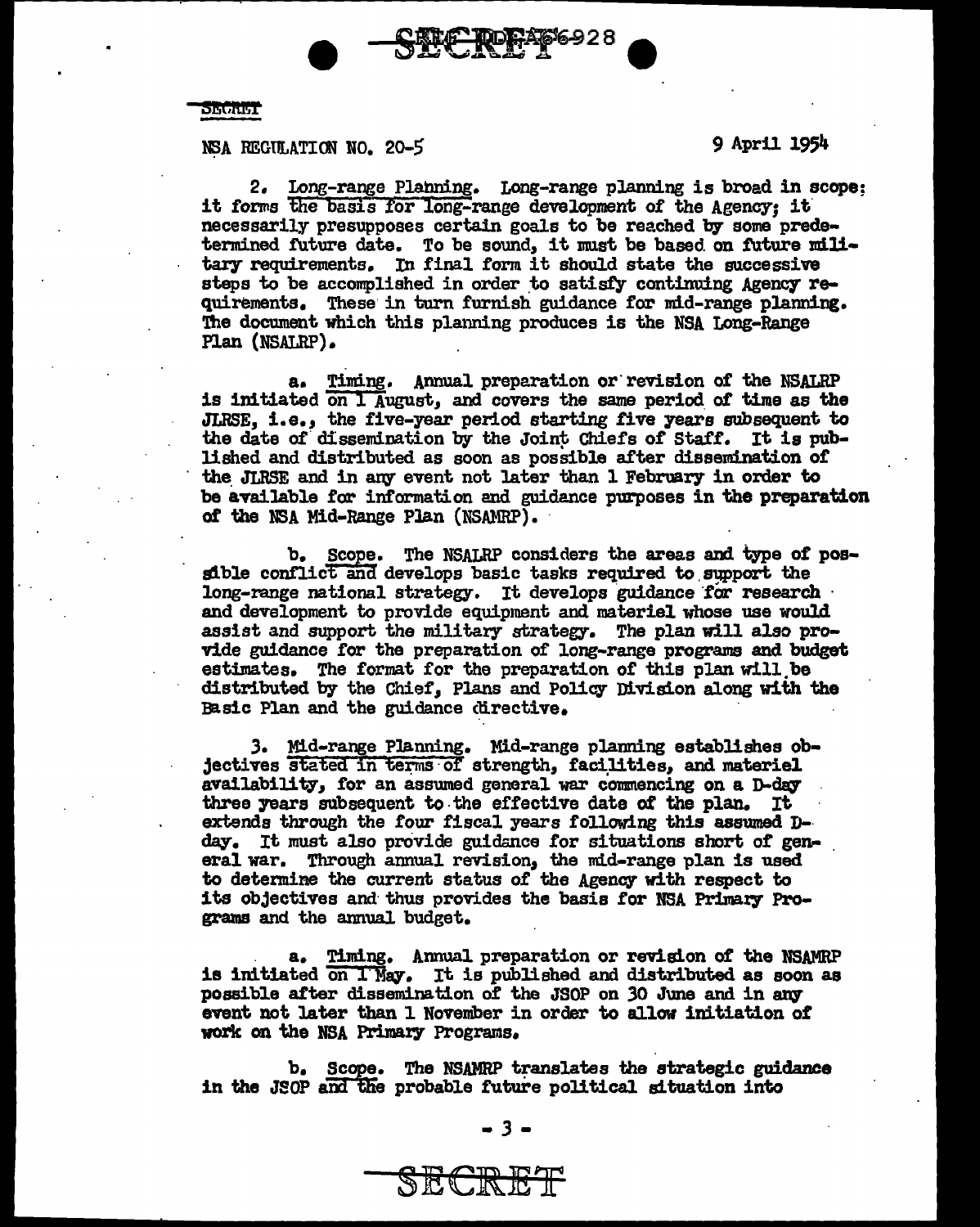

### **SECRET**

NSA REGULATION.NO. 20-5 *9* April 1954

requirements in terms of D-day forces and materiel necessary to perform the NSA mission plus required mobilization base and buildup for a four year war. The NSAMRP also indicates phasing toward the target fiscal year objectives and all intervening fiscal years. In this connection the estimated end position of each NSA activity will be stated for each fiscal year up to the designated D-day with regard to:

- (1) Personnel.
- (2) Funds.

(3) Supply ard materiel requirements.

- (4) status of existing projects.
- (5) Implementation of new projects.
- (6) Status of development of new equipments and techniques.
- (7) Stockpiling of crypto-equipments and material.
- (8) Priorities.
- (9) Mutual Defense Assistance Program (MDAP) and NATO assistance.

c. Program Objectives. The NSAMRP, upon approval by the Director, provides the basis for the principal objectives of the NSA Primary Programs. The preparation of the primary programs is started immediately upon approval of the NSAMRP. The primary programs supply the means by which NSA provides for the maintenance of the peacetime establishment and for the development to attain the D-day objectives. Consequently the primary programs serve as the basic guidance in the development of the budget for the fiscal year under consideration. The format for the preparation of this plan will be distributed by the Chief, Plans and Policy Division, along with the Basic Plan and guidance directive.

4. Short-range Planning. Short-range planning deals with the current capabilities of the Agency plus immediate implementation. It contemplates initiation of war with little or no warning which must be fought with resources then available. Such planning is described as "capabilities" or "emergency" planning. In this Agency it is published as the NSA Emergency War Plan (NSAEWP).

a. Timing. Annu.rl preparation or revision of NSAEWP is initiated immediately upon dissemination of the Joint Strategic Capabilities Plan on 31 December. The revised NSAEWP is published

SECRET

-4-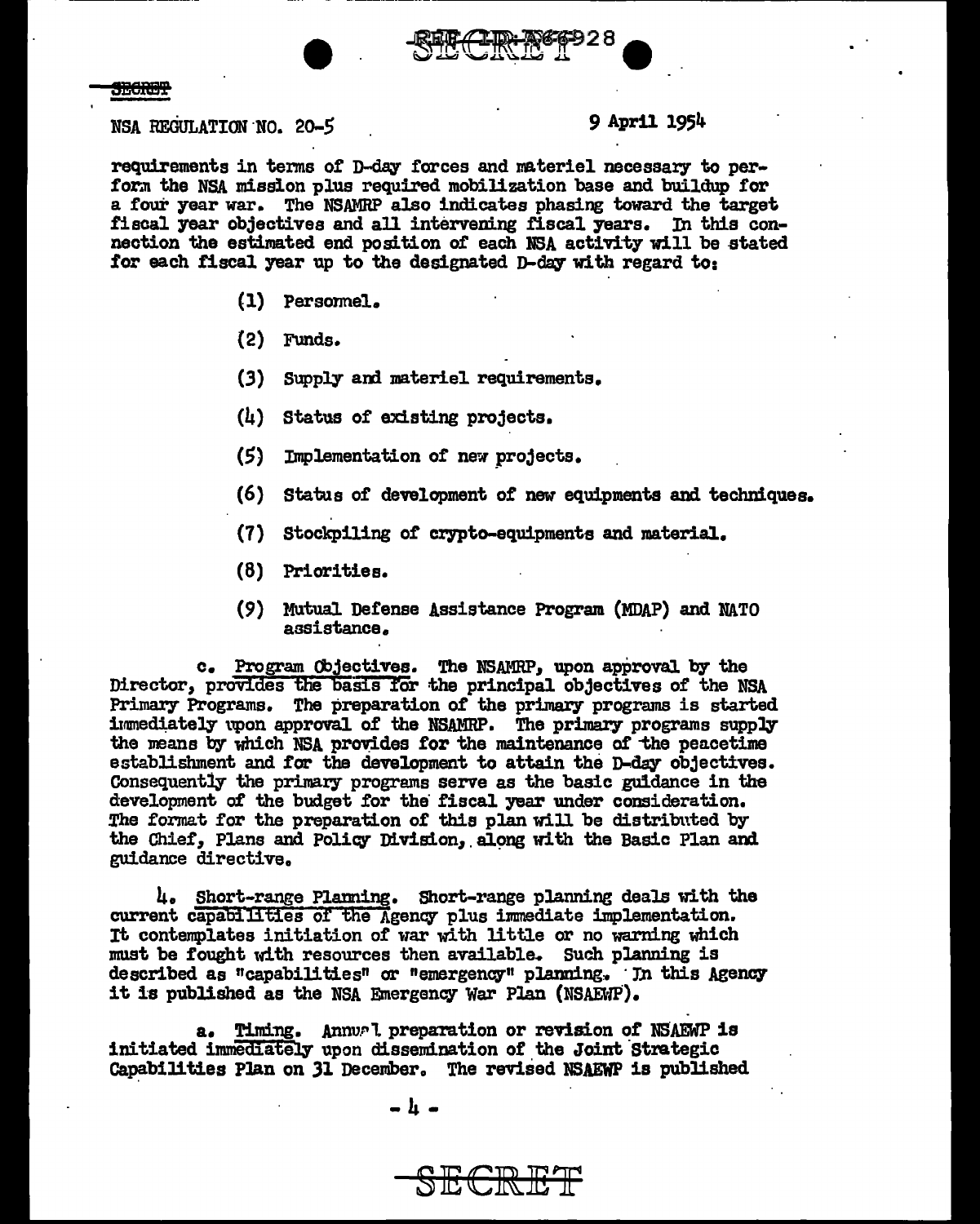SECRET

NSA REGULATION NO. 20-5

9 April 1954

and distributed by 1 July. The planning schedule shown in Section VI briefly outlines the due dates for the component parts of the plan.

b. Scope. Outline format for the plan is shown in Appendix C. The basic organization is arranged so that contents can be disseminated on a "necd to know" basis with heads of Government Departments or Agencies, military commanders, or chiefs of NSA staff or operating elements receiving those annexes which are essential to the accomplishment of their respective missions. The plan is based upon the strength, composition, training, material and installation of NSA and the Service Cryptologic Agencies on D-day: and on an estimate, insofar as it pertains to NSA, of the capability of this country to mobilize resources, production, and mannower during a four year period in support of a global war.

### SECTION V - DISASTER PLANNING

1. NSA Disaster Plan (NSADIS) will be guided by the Department of Defense Directive Number S-3020.1 dated 6 December 1953, subject: Continuity of Operations under Disaster Conditions.

2. The purpose of the plan is to prescribe the minimum preparatory tasks to be performed and subsequent objectives to be attained in order that the essential functions of NSA can be resumed prior to Disaster plus ninety days.

3. The preparation of NSADIS will be the responsibility of the Chief, Plans and Policy Division. Format utilized will be the basic five paragraph form as outlined in the Joint Mamual FM 110-5/JAAF/AFM 1-1. This format will be modified as required.

4. Chiefs of staff and operating elements will prepare, for internal use, detailed implementing plans for the effective accomplishment of subordinate missions assigned by NSADIS. These implementing plans will be incorporated as annexes to NSADIS and will be submitted to the Chief, Plans and Policy Division, for review within ninety days after the publication or revision of basic NSADIS.

5. NSADIS will be under continual review by the Chief, Plans and Policy Division, and revisions will be published as required. Chiefs of staff and operating alements will review, at least semiannually, detailed implementing plans to insure feasibility of implementation.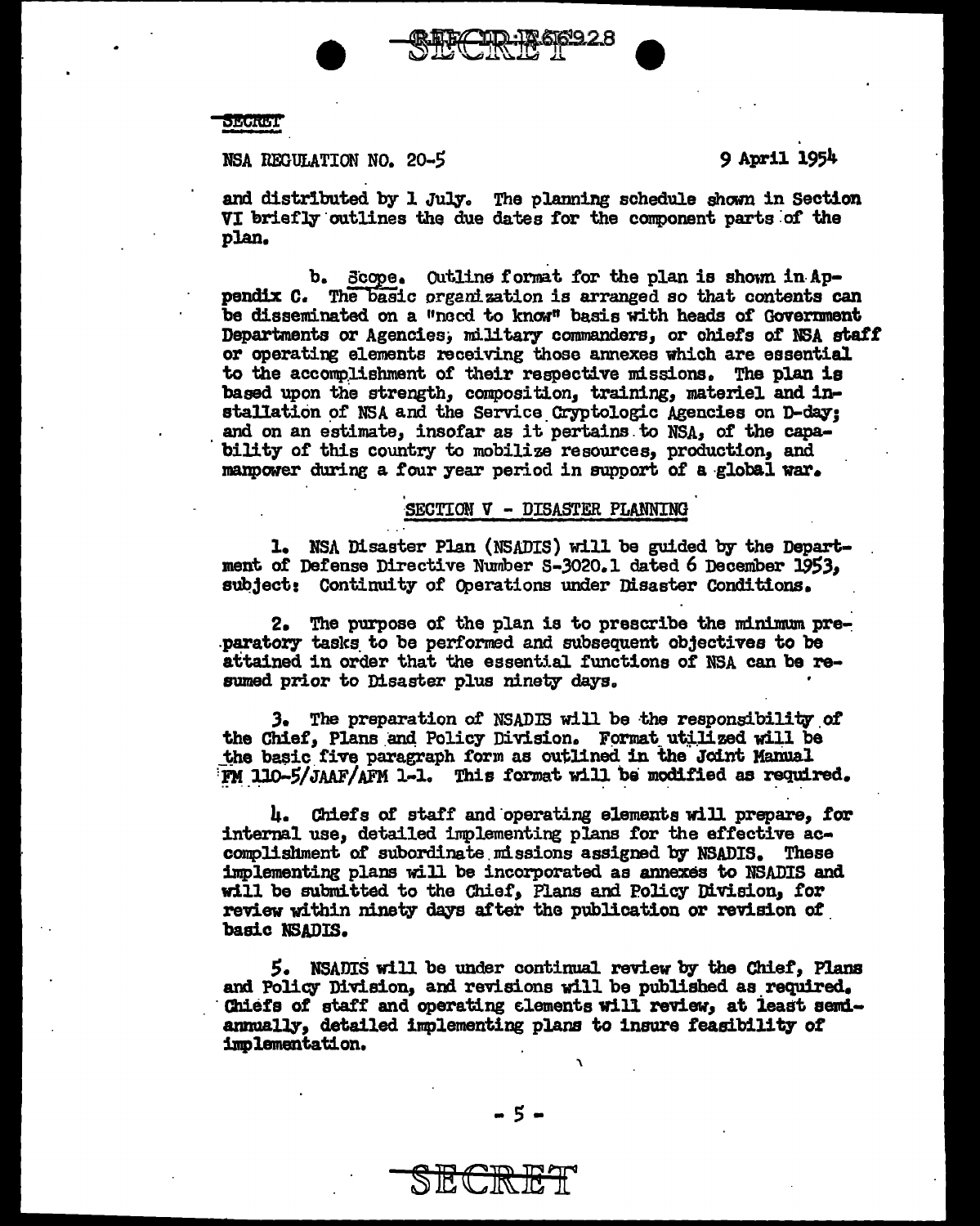a matang

NSA REGULATION NO. 20-5

9 April 1954

### SECTION VI - PLANNING SCHEDULE

| Plan          | JCS<br>Guidance<br>and Date<br>Distr.                 | Deadline<br>Basic Plan | Deadline<br>Annexes                                | Submit<br>to<br>Director D-day* Covered |                                     | Period                                       | Revision           |
|---------------|-------------------------------------------------------|------------------------|----------------------------------------------------|-----------------------------------------|-------------------------------------|----------------------------------------------|--------------------|
| <b>NSAEWP</b> | Joint Stra-<br>tegic Capa-<br>bilities Plan<br>31 Dec | 1 Mar                  | 1 May                                              | 1 Jun                                   | 1 Jul                               | $\mu$ 8<br>D<br>Months                       | <b>Annual</b>      |
| <b>NSAMRP</b> | Joint Stra-<br>tegic Objec-<br>tives Plan<br>30 Jun   | 1 Jul                  | 1 Sep                                              | 1 Oct                                   | 1 Jul<br>plus<br>3 Yr.              | $\mu$ <sub>8</sub><br>$\mathbf{D}$<br>Months | <b>Annual</b><br>٠ |
| <b>NSALRP</b> | Joint Stra-<br>tegic Esti-<br>mate<br>30 Sep          | 1 Oct                  | 1 Dec                                              | 1 Jan                                   | 1 Jul<br>plvs<br>$5$ Yr.<br>$\cdot$ | 5 D<br><b>Tears</b>                          | Annual             |
| <b>NSADIS</b> | DOD Directives                                        | As Re-<br>quired       | 90 days<br>after<br>publica-<br>tion Basic<br>Plan | As Re-<br><b>vised</b>                  |                                     | <b>Disaster</b><br>plus 90<br>days           | Аз Кө-<br>quired   |

\* D-day designated is next appropriate date subsequent to dissemination of Joint Chiefs of Staff guidance.

## SECTION VII - SUPERVISION

Supervision for the implementation of the policy established herein is the responsibility of the Chief, Plans and Policy Division.

BY COMMAND OF LIEUTEMANT GENERAL CANINE:

L. H. FROST Captain, US Navy Chief of Staff

OFFICIAL:

GEO. E. CAMPBELL Colonel, AGC Adjutant General

3 Incls: Appendices  $A$ ,  $B$ , and  $C$ 

I NOTIBUTION I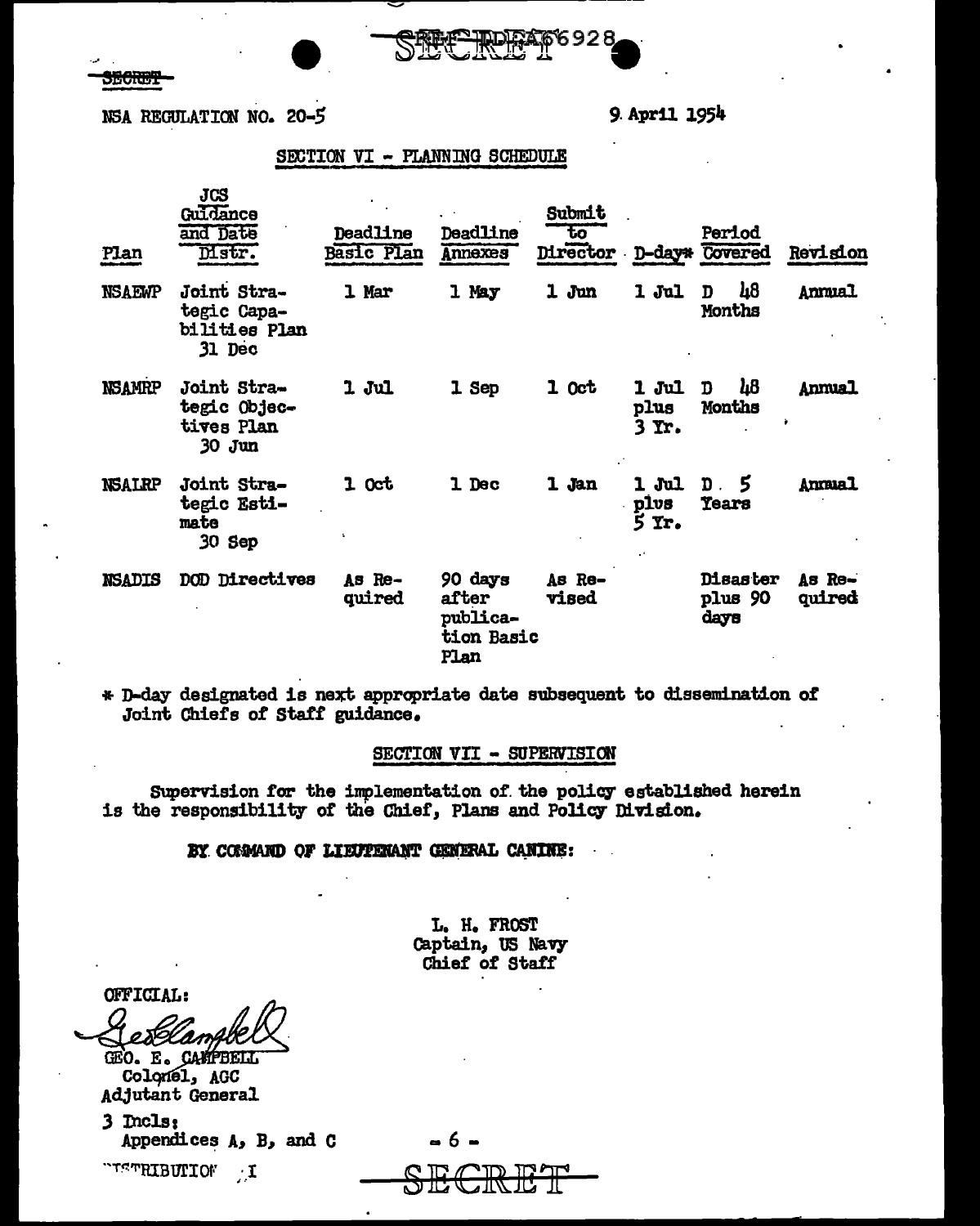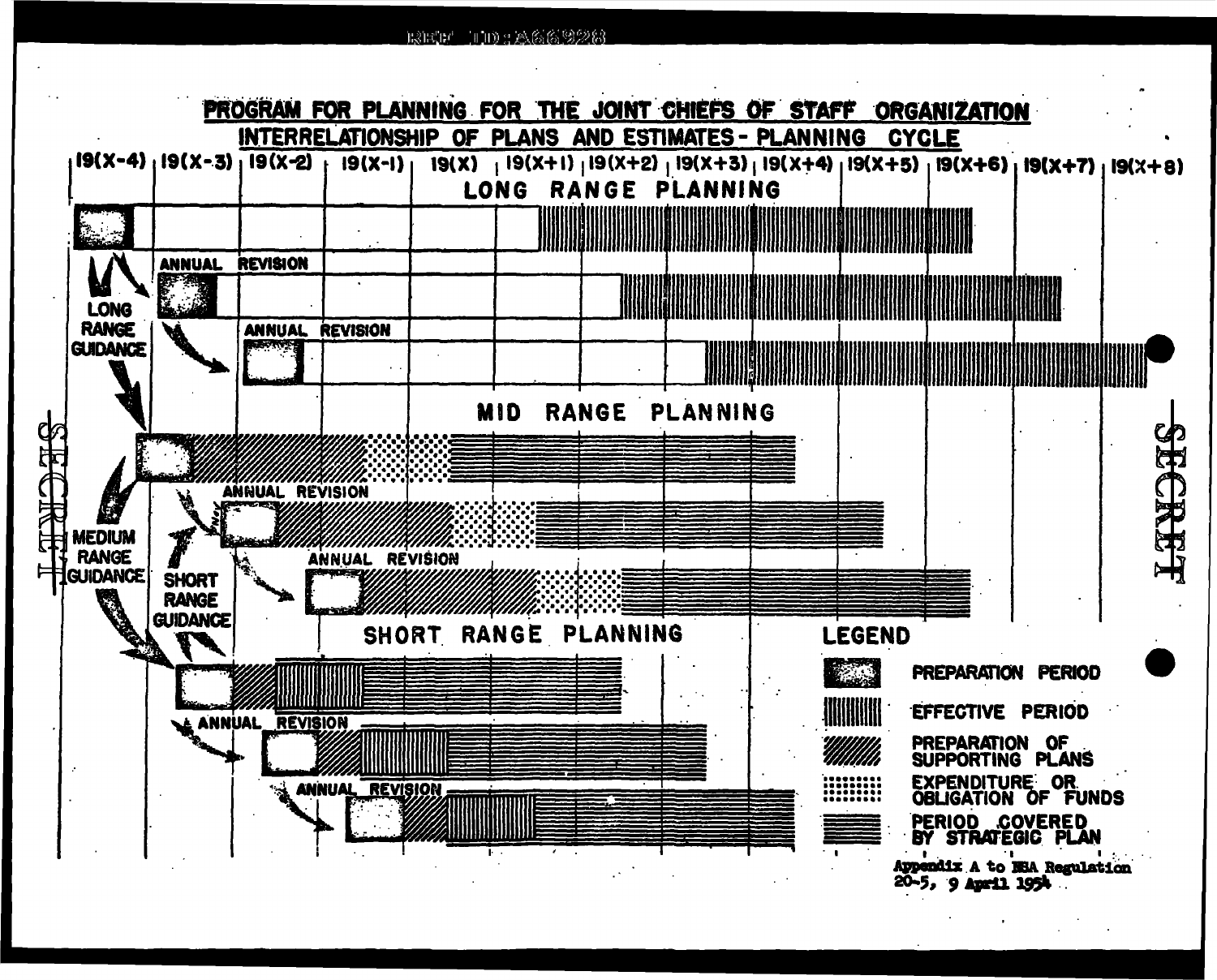

<u> 1999 - Albany Standard Brogher</u>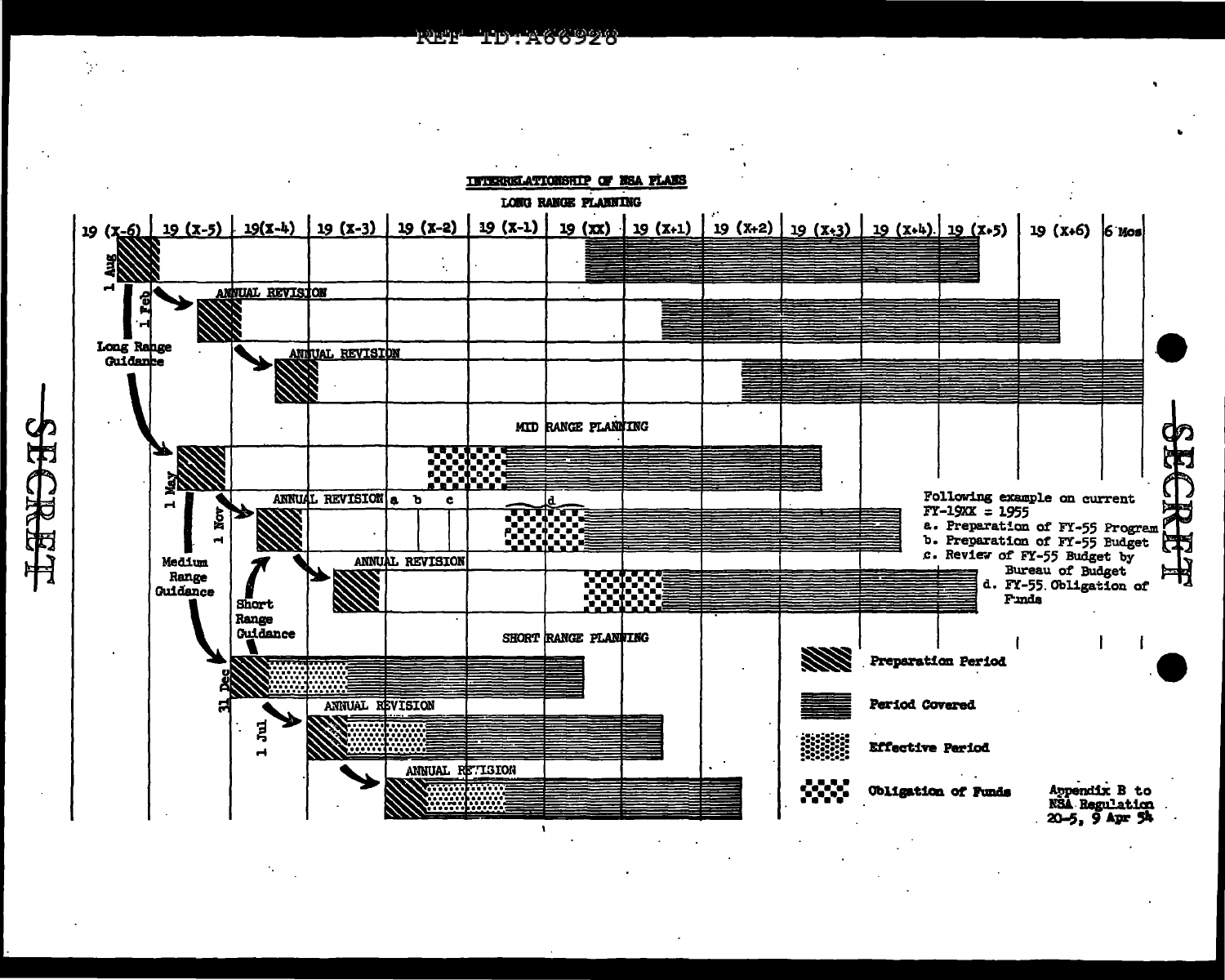315<del>6337</del>

### APPENDIX C

### **FORMAT**

### **BASIC PLAN**

- 1. **GENERAL SITUATION** 
	- $a.$ **Enemy Forces**
	- **Friendly Forces** ъ.
	- $\mathbf{c}$ . Assumptions
- $2.$ **MISSION** 
	- $a<sub>1</sub>$ NSA Communications Intelligence Mission
	- NSA Communications Security Mission b.
	- Concept of Operations  $\mathbf{c}$ .

### $3.$ **BASIC TASKS**

- Communications Intelligence  $\ddot{\mathbf{a}}$ .
- Research and Development Ъ.
- Communications Security  $c<sub>1</sub>$
- Training d.
- Field Activities e.
- Common Tasks x.

4. COMMUNICATIONS, PERSONNEL, AND LOGISTIC MATTERS

 $i$ SSUMPTIONS

Annex B - COMMUNICATIONS INTELLIGENCE OPERATIONS

- MISSION, STRATEGIC CONCEPT AND BRIEF

CEPT AND BRIEF OF PLANNED ACTIONS

OF ALLIED PLAN OF ACTION

Appendix III - NSA OBJECTIVES, MISSION, OVER-ALL CON-

<del>RET SIDER</del>

 $5.$ COMMAND MATTERS

Appendix I

Appendix II

**ANNEXES** 

Annex A - STRATEGIC GUIDANCE

 $P/P$ 

DD/PROD

ı. **MISSION** 

> Appendix C to NSA Regulation 20-5, 9 April 1954

Responsible Element(s

 $P/P$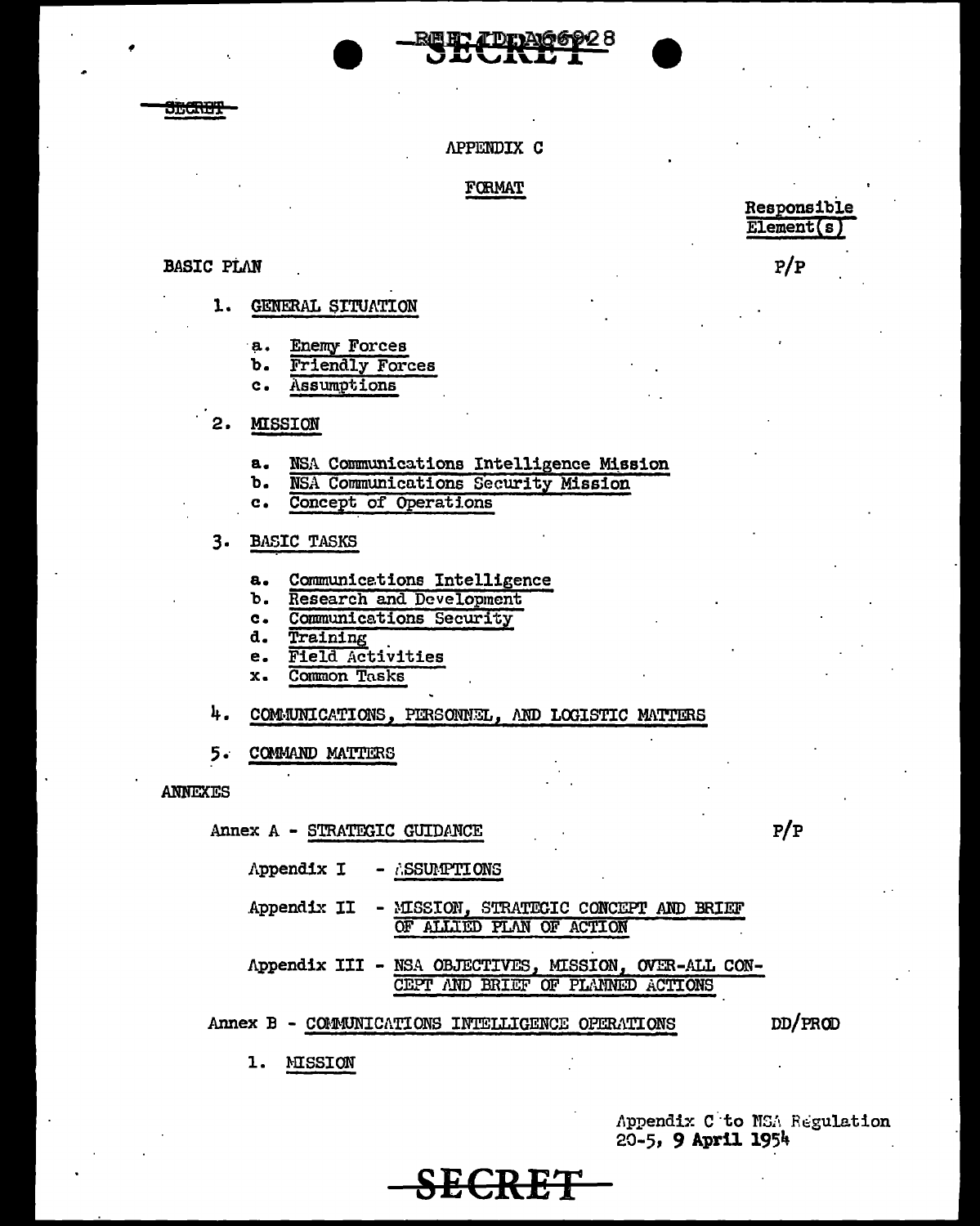

Responsible **Element(s)** 

- 2. INTELLIGENCE REQUIREMENTS
- $3.$ FOREIGN COOPERATION
- 4. COMMUNICATIONS INTELLIGENCE ASSUMPTIONS
- **INTERCEPT** 5.

<del>onanis</del>

- General а.
- Requirements Ъ.
- 6. PROCESSING
	- $\mathbf{a}$ . General
	- b. Assumptions
	- $\mathbf{c}$ . Requirements
- PERSONNEL AND LOGISTIC REQUIREMENTS 7.
	- Appendix I INTERCEPT DEPLOYMENT IN SUPPORT OF NSA
		- Appendix II MATIONAL OR COMBINED OVERSEAS PROCESSING CENTERS
- Annex C RESEARCH AND DEVELOPMENT OPERATIONS
	- 1. MISSION
	- $2.$ RESEARCH AND DEVELOPMENT ASSUMPTIONS
	- $3.$ RESEARCH AND DEVELOPMENT OPERATIONS
	- Ā. PERSONNEL AND LOGISTIC REQUIREMENTS
		- Appendix I COMMUNICATIONS INTELLIGENCE **EQUIPMENT**
		- Appendix II COMMUNICATIONS SECURITY **EQUIPMENT**
- Annex D COMMUNICATIONS SECURITY OPERATIONS

DD/COMSEC

DD/RD

- MISSION . 1.
	- $2.$ COMMUNICATIONS SECURITY ASSUMPTIONS
	- $3 -$ **SERVICE REQUIREMENTS**
	- 4. PRODUCTION
- $\overline{\xi}$ . COMMUNICATIONS SECURITY OPERATIONS
- FOREIGN COLLABORATIC. IN COLLUITOATIONS SECURITY
- $7.$ PERSONNEL AND LOGISTIC REQUIREMENTS

Appendix I COLUMNOATIONS SECURITY REQUIREMENTS

 $1.$ GEHERAL

Appendix C to NSA Regulation 20-5, 9 April 1954

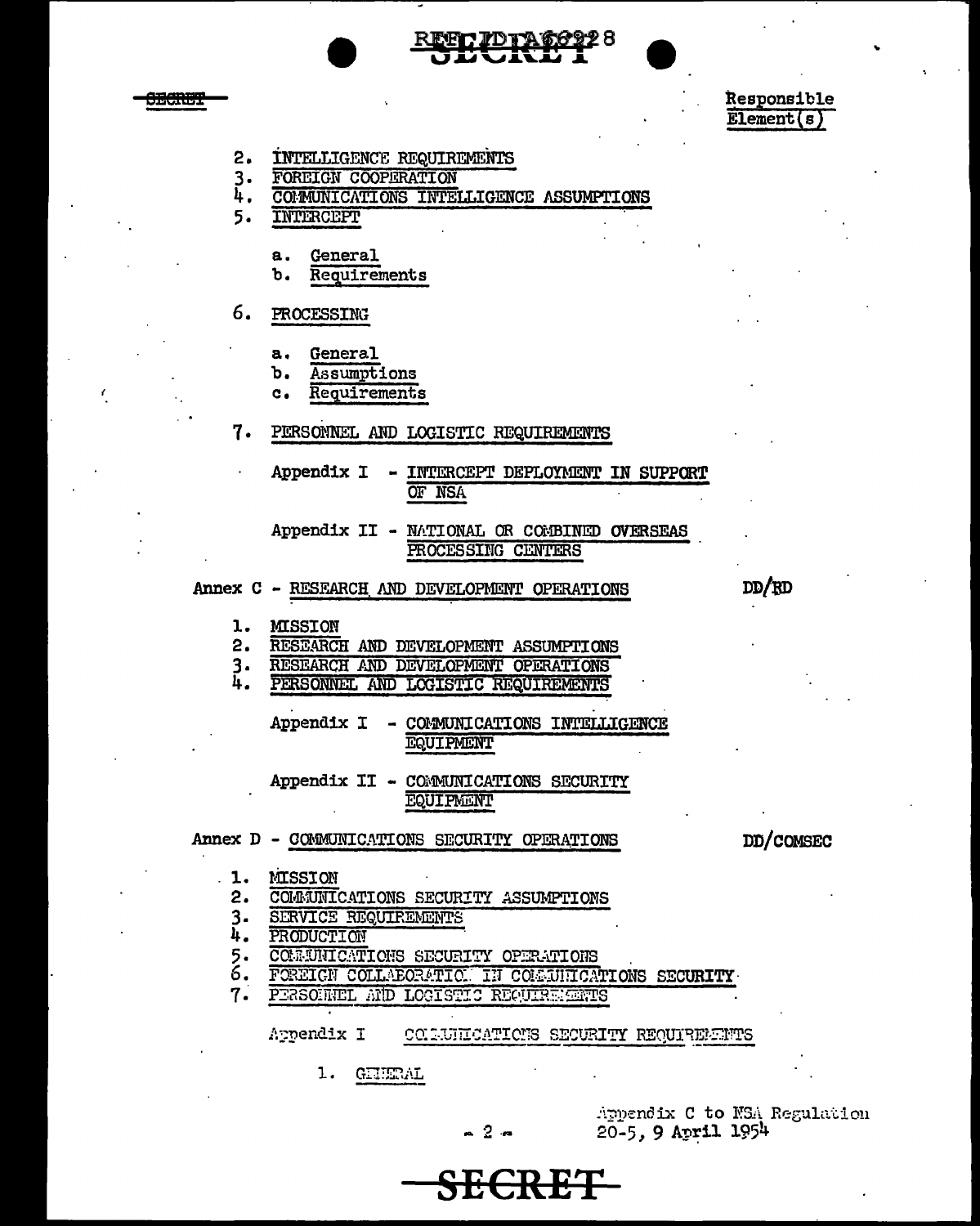

LITERAL SECURITY EQUIPMENTS

**4DDAR6928** 

- $2.$ 3. TELETYPE SECURITY EQUIPMENTS
- ħ. VOICE SECURITY EQUIPMENTS
- FACSIMILE SECURITY EQUIPMENTS 5.
- 6. SPECIAL PURPOSE EQUIPMENTS

7. **CODES** 

> Tab A - PHASED UTILIZATION OF CRYPTO-**MATERIAL**

Tab B - PHASED QUANTITATIVE CRYPTO-MATERIAL REQUIREMENTS

Appendix II - COMMUNICATIONS SECURITY OPERATIONS

- CRYPTOSECURITY l.
- $2.$ PHYSICAL SECURITY OF CRYPTOMATERIAL
- $3.$ TRANSMISSION SECURITY
- 4. COVER AND DECEPTION
- COMPROMISES 5.

### Annex E - TRAINING

- $\mathbf{1.}$ **MISSION**
- **MINIMUM TRAINING REQUIREMENTS**  $2.$
- 3. COURSES OF INSTRUCTION
- Ā. PERSONNEL AND LOGISTIC REQUIREMENTS
	- Appendix I - CRYPTANALYSIS
	- Appendix II TRAFFIC ANALYSIS
	- Appendix III LANGUAGES
	- Appendix IV CLERICAL AND TYPING
	- Appendix V AREA STUDIES

Arinex F - COMMUNICATIONS

- **MISSION**  $\mathbf{1}$ .
- COMMUNICATIONS ASSUMPTIONS 2.
- $3.$ COMMUNICATIONS REQUIREMENTS
- 4. PERSONNEL AND LOGISTIC REQUIREMENTS
	- RAW INTERCEPT TRAFFIC Appendix I

Tab A - INTERCEPT GROUPS BY AREA

<del>ecret</del>

Appendix C to NSA Regulation . 20-5, 9 April 1954

Responsible

Element(s)

**TNG SCH** 

**COM**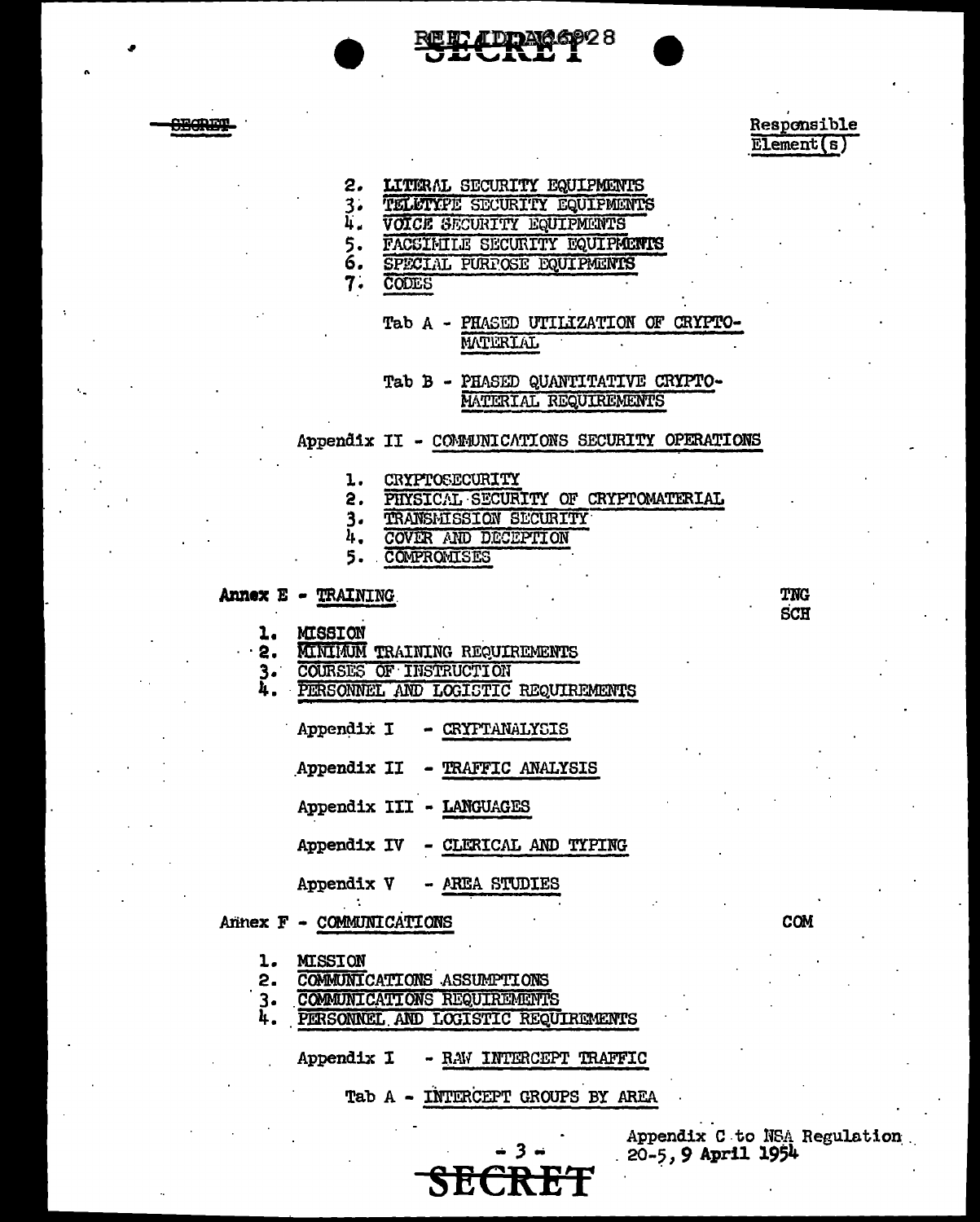

Responsible Element[s)

- Tab B PRESENT CHANNELS
- Tab *C* -.PROPOSED CHANNELS
- Appendix II ADMINISTRATIVE AND TECHNICAL **TRAFFIC**

ÆDm<del>A662</del>28 الہ کا کیارہ

- Appendix III INTERNAL COMMUNICATIONS
- Appendix IV ANTI-JAMING

Annex G • PERSONNEL

- 
- 1. MISSICN<br>2. PERSONN PERSONNEL ASSUMPTIONS
- 
- 3. PERSONNEL REQUIREMENTS PERSONNEL AND LOGISTIC REQUIREMENTS

Appendix - DETAILED PERSONNEL REQUIREMENTS

- Tab A CIVILIAN PERSONNEL
- Tab B MILITARY PERSONNEL
- Annex H LOGISTICS LOG
	- 1. MISSION<br>2. ASSUMPT
	- 2. ASSUMPTIONS<br>3. PERSONNEL<br>4. REQUIREMENT
	-
	- REQUIREMENTS (Material)
		- Appendix I EQUIPMEM'S (Item-wise)
			- Tab A NSA DEVELOPED EQUIPMENT
			- Tab B IBM EQUIPMENTS
			- Tab C TELETYPE EQUIPMENT
			- Tab D OTHER MAJOR ITEMS OF EQUIPMENT NOT LISTED ABOVE, i.e., rotors, test equipments, etc.
		- Appendix II SUPPLIES (dollar-wise)
		- Appendix III- GERVICES
			- Tab A SPACE

SECRET<sub>I</sub>

Appendix C to NSA Regulation 20-5, 9 April 1954

PERS